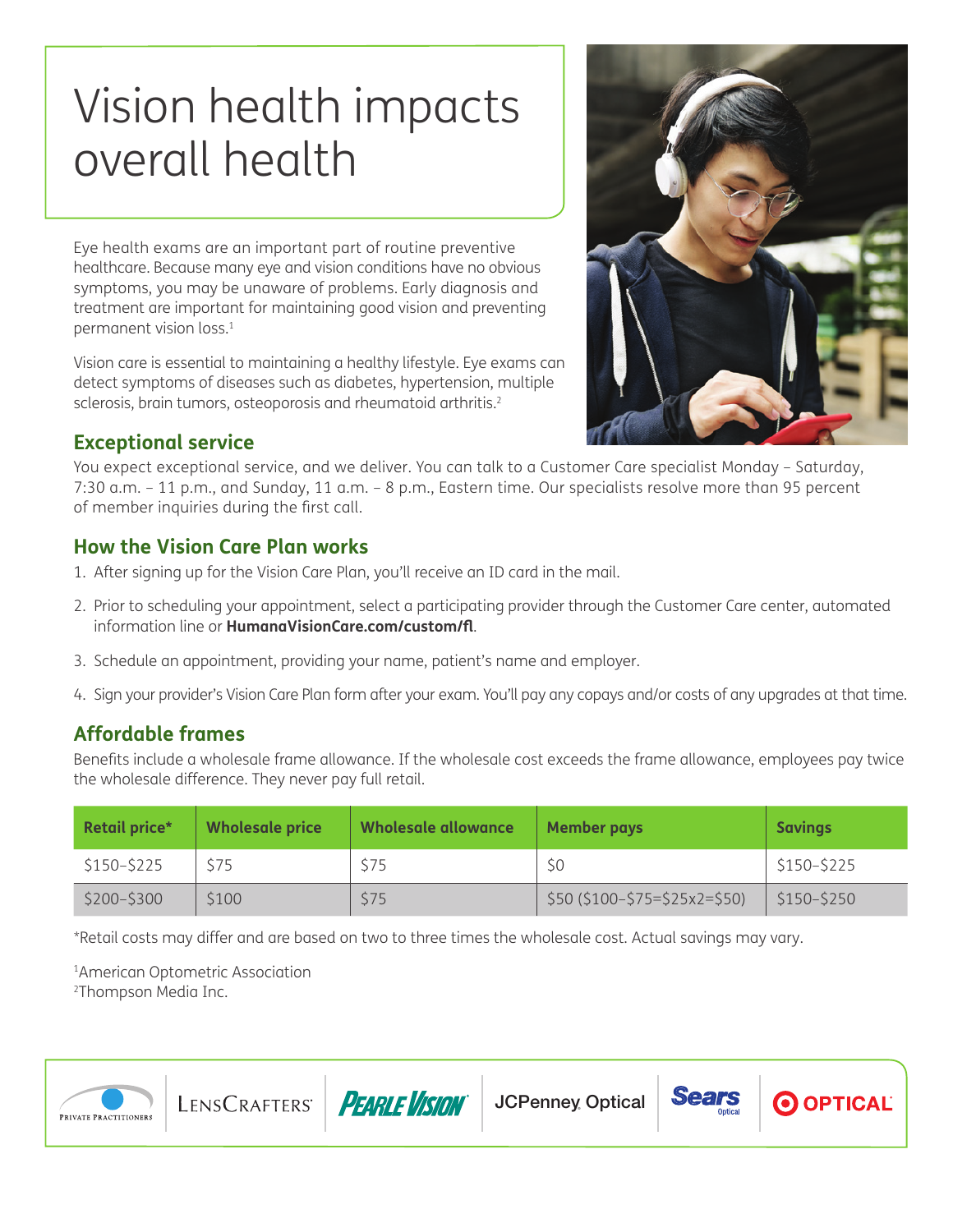| <b>Vision Care Plan</b><br>(including exam and materials)                                                                                                                                                                                  |                                                                                                 |                                         |                                                                                                           |  |  |  |  |
|--------------------------------------------------------------------------------------------------------------------------------------------------------------------------------------------------------------------------------------------|-------------------------------------------------------------------------------------------------|-----------------------------------------|-----------------------------------------------------------------------------------------------------------|--|--|--|--|
| See a participating provider                                                                                                                                                                                                               |                                                                                                 |                                         | See a nonparticipating provider                                                                           |  |  |  |  |
| Exam with dilation as necessary $1$                                                                                                                                                                                                        | 100% after \$10 copay                                                                           |                                         | \$40 allowance                                                                                            |  |  |  |  |
| <b>Lenses</b><br>Single<br><b>Bifocal</b><br>Trifocal                                                                                                                                                                                      | 100% after \$10 copay<br>100% after \$10 copay<br>100% after \$10 copay                         |                                         | \$40 allowance<br>\$60 allowance<br>\$80 allowance                                                        |  |  |  |  |
| <b>Frames</b>                                                                                                                                                                                                                              | \$75 wholesale allowance                                                                        |                                         | \$60 retail allowance                                                                                     |  |  |  |  |
| Contact lenses <sup>2</sup><br>Elective (conventional and disposable) <sup>3</sup><br>Medically necessary (limit one pair) <sup>4</sup><br><b>Frequency</b> (based on date of service)<br>Examination<br>Lenses or contact lenses<br>Frame | \$150 allowance<br>100%<br>Once every 12 months<br>Once every 12 months<br>Once every 24 months |                                         | \$75 allowance<br>\$100 allowance<br>Once every 12 months<br>Once every 12 months<br>Once every 24 months |  |  |  |  |
| <b>Monthly member rates</b>                                                                                                                                                                                                                |                                                                                                 |                                         |                                                                                                           |  |  |  |  |
| People First Benefit Plan Code: 3004                                                                                                                                                                                                       |                                                                                                 |                                         |                                                                                                           |  |  |  |  |
|                                                                                                                                                                                                                                            | Employee only<br>Employee and spouse<br>Employee and child(ren)<br>Employee and family          | \$6.96<br>\$13.74<br>\$13.60<br>\$21.36 |                                                                                                           |  |  |  |  |
| Additional plan discounts through participating providers.                                                                                                                                                                                 |                                                                                                 |                                         |                                                                                                           |  |  |  |  |

• Members receive additional fixed copayments on lens options including progressive lens and polarized styles.

- Members also receive a 20 percent retail discount on a second pair of eyeglasses. This discount is available for 12 months after the covered eye exam and available through the participating provider who sold the initial pair of eyeglasses.
- After copay, standard polycarbonate available at no charge for dependents younger than 19 years old.
- Members' \$25 scratch-resistant lens allowance covers factory and premium scratch-resistant coatings at no additional payment.
- Members' \$50 anti-reflective lens allowance covers standard and premium anti-reflective (AR) coating products at no additional payment.

# **Humana Vision LASIK discount**

We have contracted with many well-known facilities and eye doctors to offer LASIK procedures at substantially reduced fees. You can take advantage of these low fees when procedures are done by network providers. Participants receive a 25 percent discount off the usual and customary price or 5 percent off advertised promotions or specials for LASIK services provided by in-network providers, whichever discount is greater. The discount includes consultations, laser procedure, follow-up visits and any additional necessary corrective procedures.

<sup>1</sup>Material copay is required for a complete pair of eyeglasses, lenses or frames.

<sup>2</sup>If a member prefers contact lenses, the plan provides an allowance for contacts in lieu of all other benefits (including frames).

<sup>3</sup>The contact lens allowance applies to professional services (evaluation and fitting fee) and materials. Members may be eligible to receive up to a 15 percent discount on participating provider professional services. The discount for professional services is available for 12 months after the covered eye exam.

4Benefit provides coverage for professional services and one pair of medically necessary contact lenses with prior plan authorization.